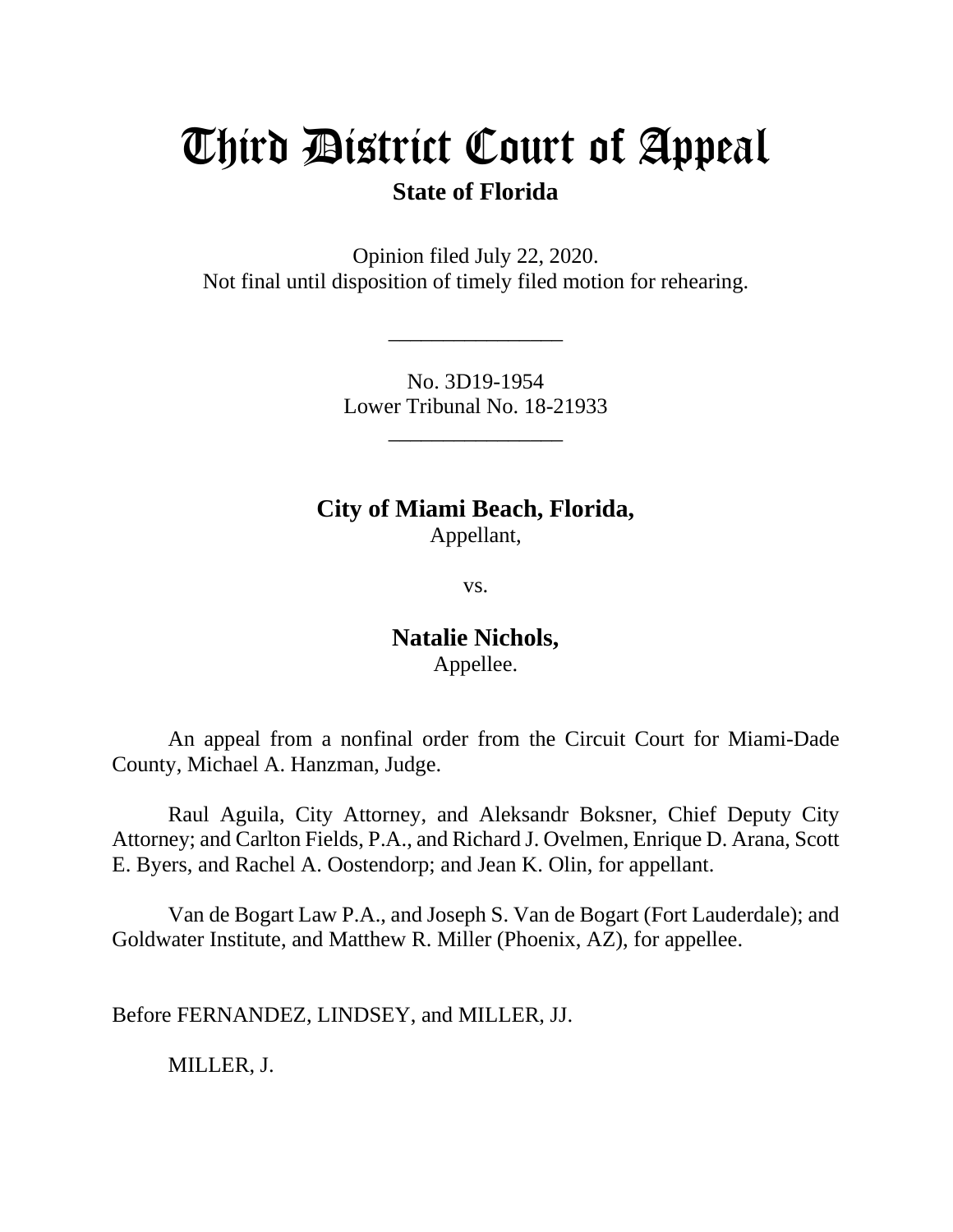Appellant, the City of Miami Beach, challenges a nonfinal order granting injunctive relief in favor of appellee, Natalie Nichols. We have jurisdiction. See Fla. R. App. P.  $9.130(a)(3)(B)$ . The issue presented by the parties on appeal is whether the City, having created an alternate code enforcement system pursuant to the authority of section 162.03, Florida Statutes (2019), may lawfully levy fines against certain property code violators in excess of those authorized under the Local Government Code Enforcement Boards Act. See §§ 162.01-.13, Fla. Stat. Concluding the City is bound to impose fines within the statutorily prescribed limits, we affirm the reasoned decision under review.

### **PROCEDURAL HISTORY**

In 2010, the City enacted Miami Beach Code section 142-1111 (the "Ordinance"), prohibiting short-term rentals of apartment units or townhomes in specified zoning districts located within its boundaries.<sup>[1](#page-1-0)</sup> Property owners found in violation are subject to substantial mandatory fines, administered by special masters, under the City's "alternate code enforcement system." Miami Beach, Fla., Code § 30-2. The alternate code enforcement system was expressly adopted pursuant to the authority of Chapter 162, Florida Statutes. Id. ("The city creates, pursuant to F.S. ch. 162, an alternate code enforcement system.").

<span id="page-1-0"></span><sup>&</sup>lt;sup>1</sup> The Ordinance further forbids certain advertising of the same.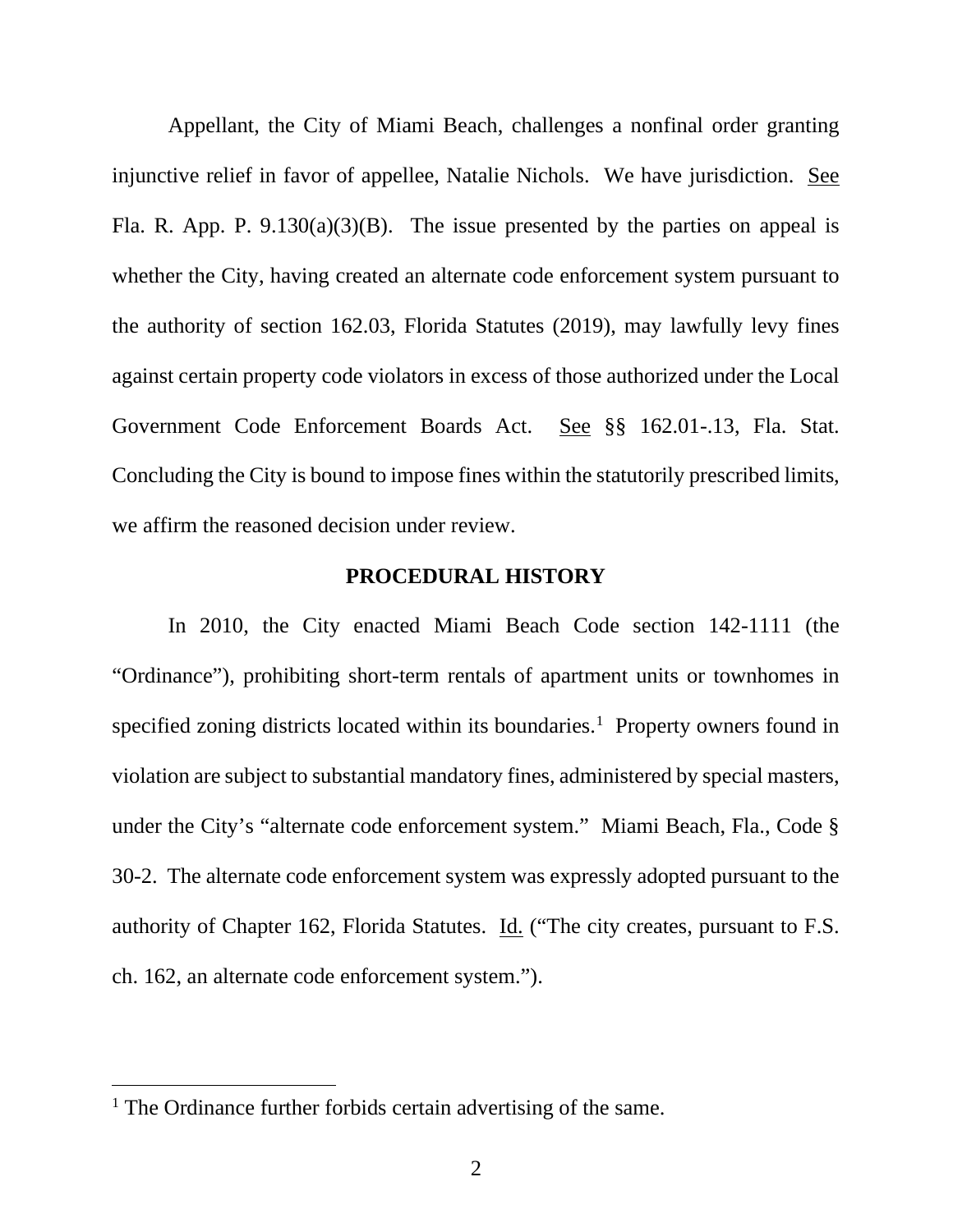Nichols, the owner of two properties purportedly subject to regulation by the Ordinance, filed suit below, alleging the Ordinance conflicted with the Local Government Code Enforcement Boards Act (the "Act") and asserting various constitutional challenges. Before reaching the constitutional issues, the lower tribunal found the Ordinance violated the Act and granted injunctive relief. The instant appeal ensued.

#### **STANDARD OF REVIEW**

"The interpretation of a statute is a purely legal matter and therefore subject to the de novo standard of review." Kephart v. Hadi, 932 So. 2d 1086, 1089 (Fla. 2006) (citations omitted).

#### **LEGAL ANALYSIS**

Chapter 162, Florida Statutes, "is divided into two parts, both of which authorize proceedings for code enforcement." Sarasota Cty. v. Nat'l City Bank of Cleveland, 902 So. 2d 233, 235 (Fla. 2d DCA 2005). Part I, entitled the "Local Government Code Enforcement Boards Act," allows a county or municipality to adopt an administrative code enforcement system. Id. at 233; see also § 162.03(2), Fla. Stat. Part II provides for supplemental methods of enforcement within the judicial system. § 162.21(8), Fla. Stat.

Under the Act, a city may enforce its code through an administrative process by designating either a code enforcement board or special master, or both, to preside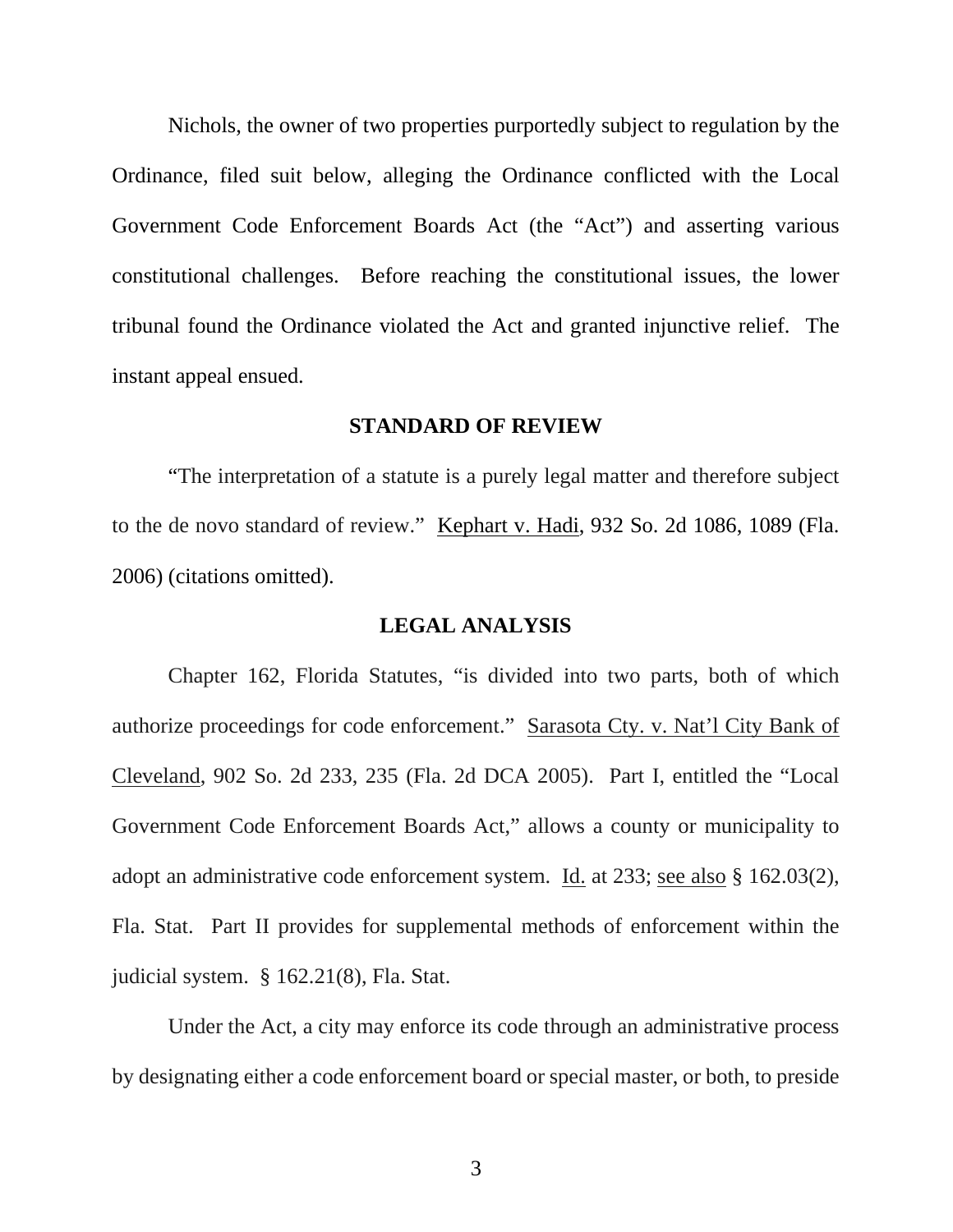over enforcement proceedings. § 162.03(2), Fla. Stat. However, in this administrative setting, the amounts of fines that may be imposed are strictly limited by two statutory provisions.

The first, section 162.09(2)(a), Florida Statutes, establishes the following baseline fines for all cities:

A fine imposed pursuant to this section shall not exceed \$250 per day for a first violation and shall not exceed \$500 per day for a repeat violation, and, in addition, may include all costs of repairs . . . However, if a code enforcement board finds the violation to be irreparable or irreversible in nature, it may impose a fine not to exceed \$5,000 per violation.

The second, section 162.09(2)(d), Florida Statutes, allows the more populous cities

of our state to impose heightened fines:

A county or a municipality having a population equal to or greater than 50,000 may adopt, by a vote of at least a majority plus one of the entire governing body of the county or municipality, an ordinance that gives code enforcement boards or special magistrates, or both, authority to impose fines in excess of the limits set forth in paragraph (a).

Even the enhanced fines, however, are capped. The fines "shall not exceed \$1,000

per day per violation for the first violation, \$5,000 per day per violation for a repeat

violation, and up to \$15,000 per violation if the code enforcement board or special

magistrate finds the violation to be irreparable or irreversible in nature." §

162.09(2)(d), Fla. Stat.

The City adopted an alternate code enforcement system, as authorized by the

Act. See Miami Beach, Fla., Code § 30-2; § 162.03(2), Fla. Stat. Nevertheless,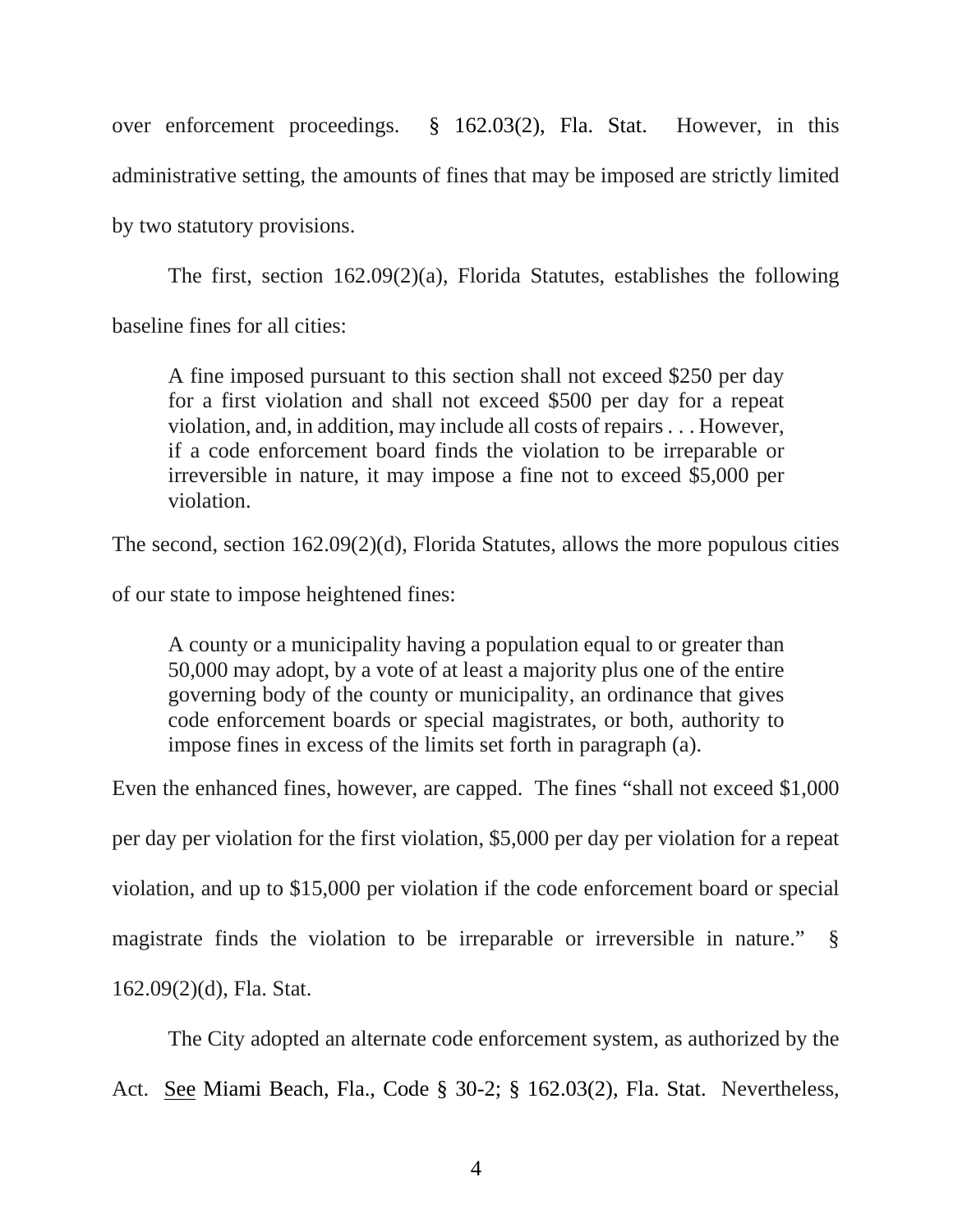violators of the City's short-term rental Ordinance are subject to escalating mandatory administrative fines vastly exceeding the statutory caps. Indeed, the Ordinance prescribes penalties of \$20,000.00 for the first offense, \$40,000.00 for the second, \$60,000.00 for the third, \$80,000.00 for the fourth, and \$100,000.00 for each subsequent offense. Miami Beach, Fla., Code §  $142-1111(e)(1)(A)-(E)^2$  $142-1111(e)(1)(A)-(E)^2$  $142-1111(e)(1)(A)-(E)^2$ .

"Municipal ordinances are inferior in stature and subordinate to the laws of the state. Accordingly, an ordinance must not conflict with any controlling provision of a state statute." Rinzler v. Carson, 262 So. 2d 661, 668 (Fla. 1972). Hence, "[a] municipality cannot forbid what the legislature has expressly licensed, authorized or required, nor may it authorize what the legislature has expressly forbidden." Id. (citations omitted).

Referencing two discrete passages within Chapter 162, however, the City contends it is authorized to "opt-out" of the fine schedule codified within the Act. The first, section 162.03(2), Florida Statutes, reflects the following:

A ... municipality may, by ordinance, adopt an alternate code enforcement system that gives code enforcement boards or special magistrates designated by the local governing body, or both, the authority to hold hearings and assess fines against violators of the respective county or municipal codes and ordinances.

<span id="page-4-0"></span><sup>&</sup>lt;sup>2</sup> The special master is expressly divested of any discretion to reduce or waive the applicable penalty. Miami Beach, Fla., Code § 142-1111(e).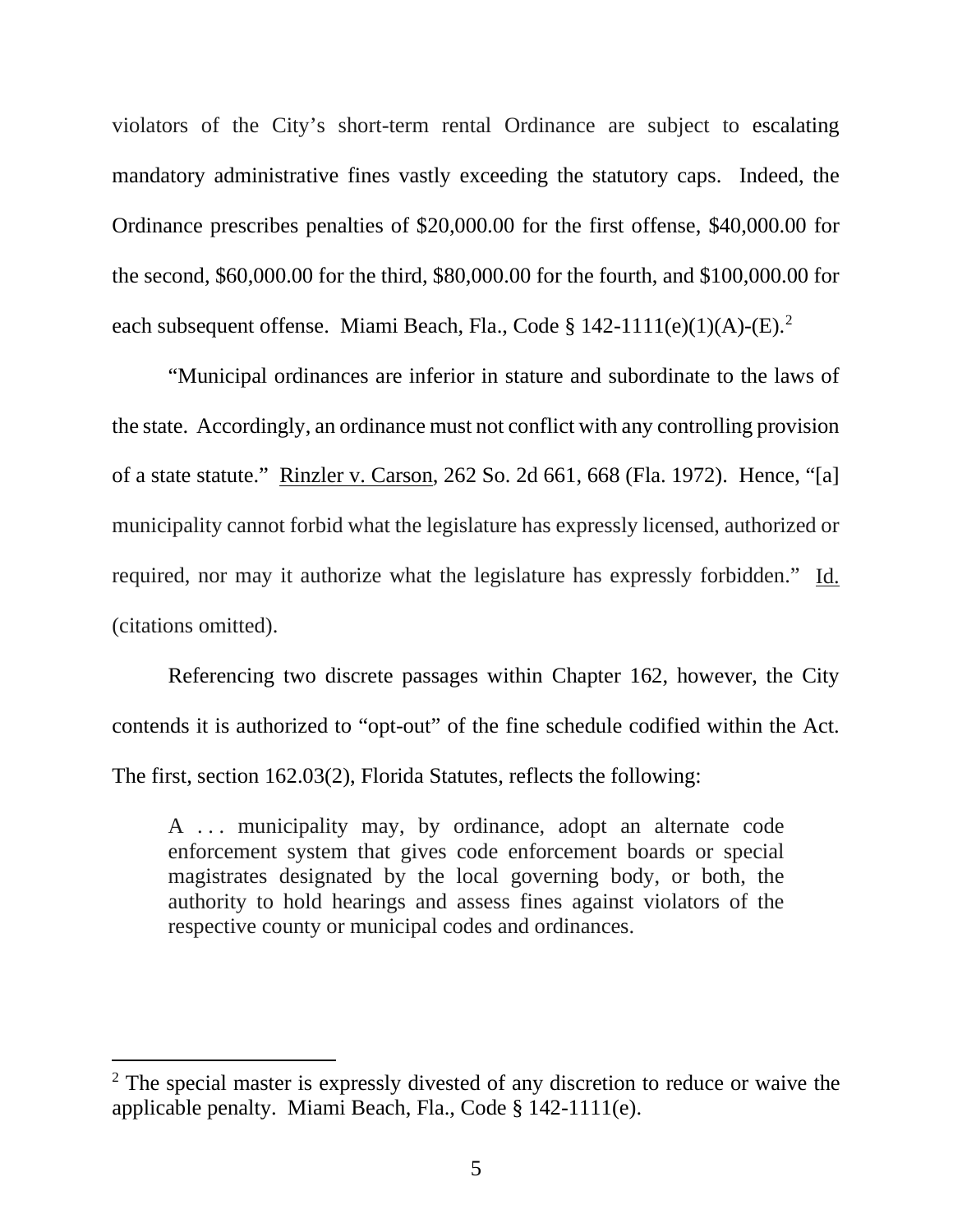The City argues that, by endorsing the adoption of alternate code enforcement systems under section 162.03(2), the legislature vested local governments with the right to adopt penalties exceeding the limits of those authorized in section 162.09(2). We respectfully disagree.

The cited provision is unambiguous. The sole function of our court "is to enforce the statute according to its terms." Dodd v. United States, 545 U.S. 353, 359, 125 S. Ct. 2478, 2483, 162 L. Ed. 2d 343 (2005) (citation omitted). Thus, our analysis "begins with 'the language of the statute[s],'" and because the "statutory language provides a clear answer, it ends there as well." Hughes Aircraft Co. v. Jacobson, 525 U.S. 432, 438, 119 S. Ct. 755, 760, 142 L. Ed. 2d 881 (1999) (citations omitted).

By its plain wording, section 162.03(2) merely authorizes the City to enact an ordinance implementing an alternative code enforcement system, differing from that set forth in detail in the Act. Although it permits the City, under the alternate system, to delegate the task of assessing an appropriate fine to a code enforcement board or special master, it does not authorize administrative monetary penalties in excess of the limits established within section  $162.09(2)$ .<sup>[3](#page-5-0)</sup>

<span id="page-5-0"></span><sup>&</sup>lt;sup>3</sup> Under section 162.09(2)(b), fines may be discretionarily imposed up to the statutory caps, and the administrative authority is charged with considering a variety of factors in assessing a proper fine.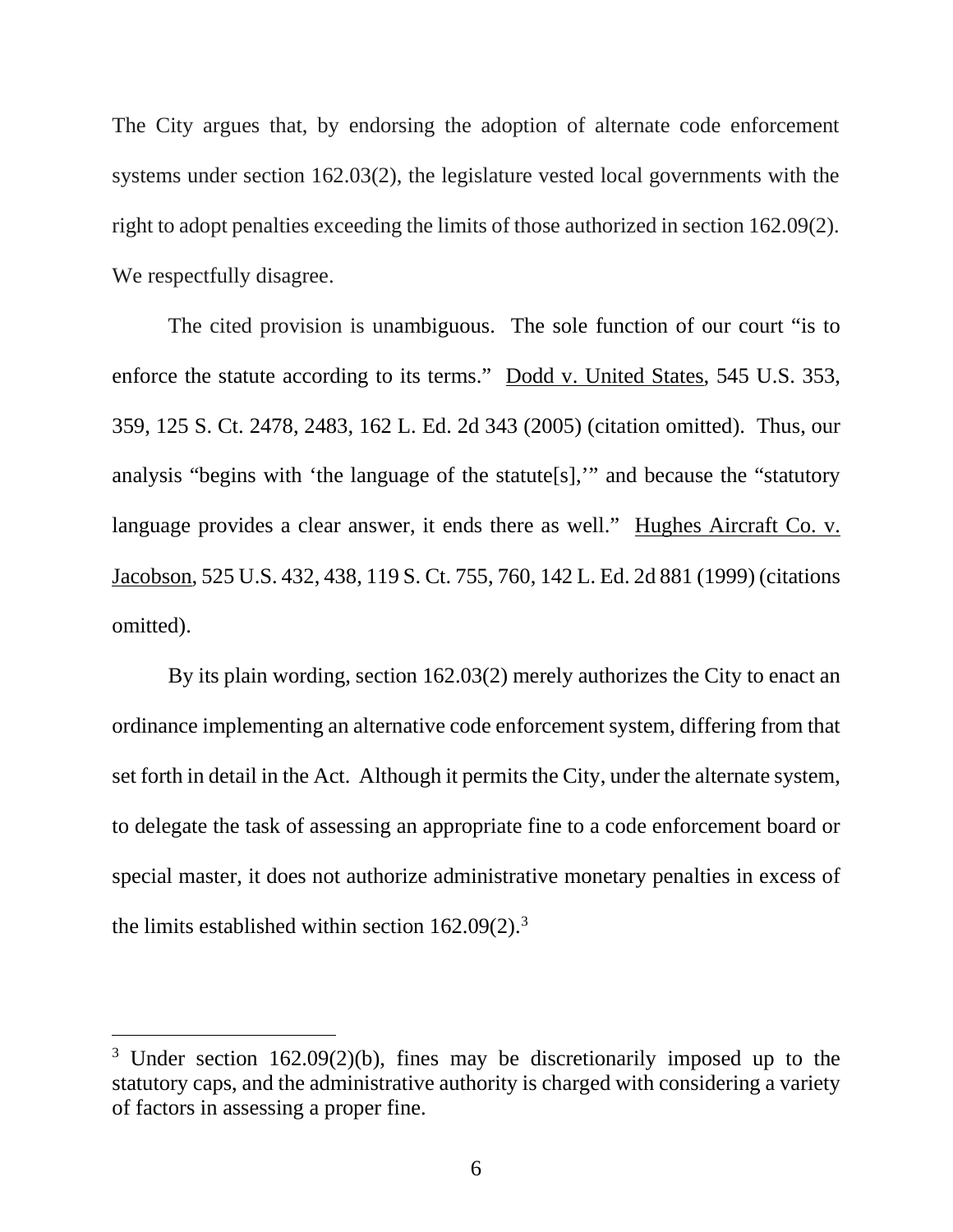Under our state constitution, "[n]o administrative agency . . . shall impose a sentence of imprisonment, nor shall it impose any other penalty except as provided by law." Art. 1, § 18, Fla. Const. "[T]he phrase 'as provided by law' means as passed 'by an act of the legislature.'" Holzendorf v. Bell, 606 So. 2d 645, 648 (Fla. 1st DCA 1992) (citation omitted).

Here, the administrative body derives its authority to impose fines from the Act. See Annabella Barboza, Code Liens Are Not "Superpriority" Liens: Is It the End of the Debate?, 87 Fla. Bar. J. 28, 28 (2013) ("The enactment of F.S. Ch. 162 responded to the need to implement an administrative enforcement proceeding allowing the imposition of administrative fines by local governments to satisfy the requirements of the Florida Constitution."). Chapter 162 prescribes a maximum fine schedule. Accordingly, even under the alternate enforcement system, the City must abide by the statutory caps.

The second provision the City relies upon, section 162.13, Florida Statutes, provides: "[i]t is the legislative intent of [sections] 162.01-162.12 to provide an additional or supplemental means of obtaining compliance with local codes. Nothing contained in [sections] 162.01-162.12 shall prohibit a local governing body from enforcing its codes by any other means."

This concise language lends itself to a single, readily ascertainable construction. A local government is permitted to enforce its ordinances through

7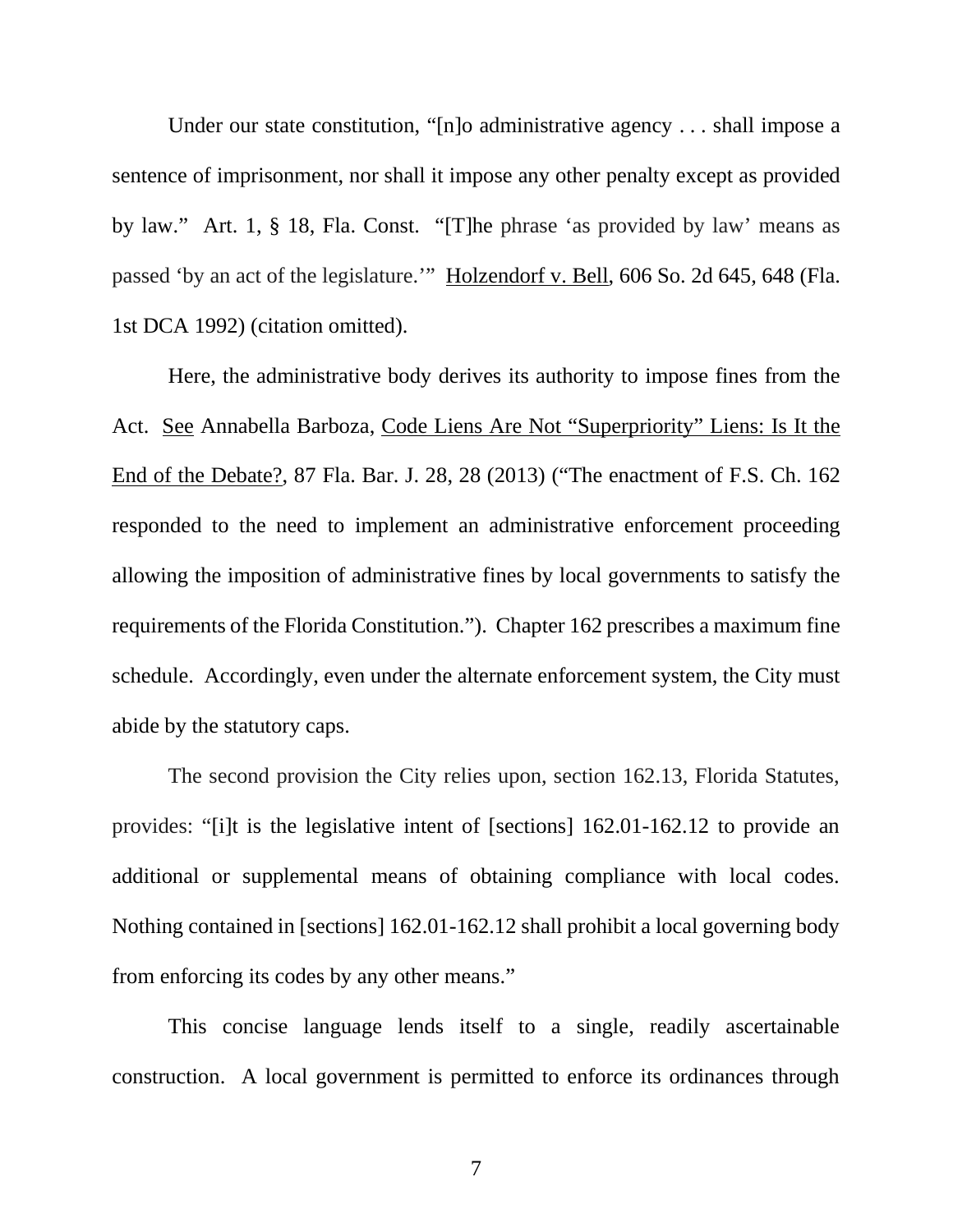means other than code enforcement boards or by invoking cumulative remedies. For instance, the governing body may pursue enforcement by way of civil action through the county court, or even criminal prosecution. See § 162.22, Fla. Stat.; Goodman v. Cty. Court in Broward Cty., 711 So. 2d 587, 589 (Fla. 4th DCA 1998) ("The creation of the code enforcement board and the assignment to it of the enforcement of housing code violations does not prohibit the City from bringing a charge in county court for a municipal code violation."). Further, relief may be sought through ancillary administrative methods, including interlocal agreement. See § 163.01, Fla. Stat.; Op. Att'y Gen. Fla. 2000-34 (2000) (A small municipality "may enter into an interlocal agreement to have the county code enforcement board enforce the town's codes as an alternate means of code enforcement pursuant to Chapter 162, Florida Statutes."). However, the language does not expand the fines available in the administrative context.

We decline to import an unpenned delegation of authority into the Act. Accordingly, in choosing to pursue administrative enforcement of its Ordinance, the City is dutybound to adhere to the statutorily prescribed caps on fines. Finding no merit in any of the remaining issues before us, we affirm.<sup>[4](#page-7-0)</sup>

<span id="page-7-0"></span><sup>&</sup>lt;sup>4</sup> "[T]he power of judicial review does not allow courts to revise statutes." Seila Law LLC v. Consumer Fin. Prot. Bureau, No. 19-7, at \*29 (U.S. June 29, 2020) (Thomas, J., dissenting in part) (citation omitted). "Instead of determining the meaning of a statute's text, severability involves 'nebulous inquir[ies] into hypothetical [legislative] intent." Id. (quoting United States v. Booker, 543 U.S.